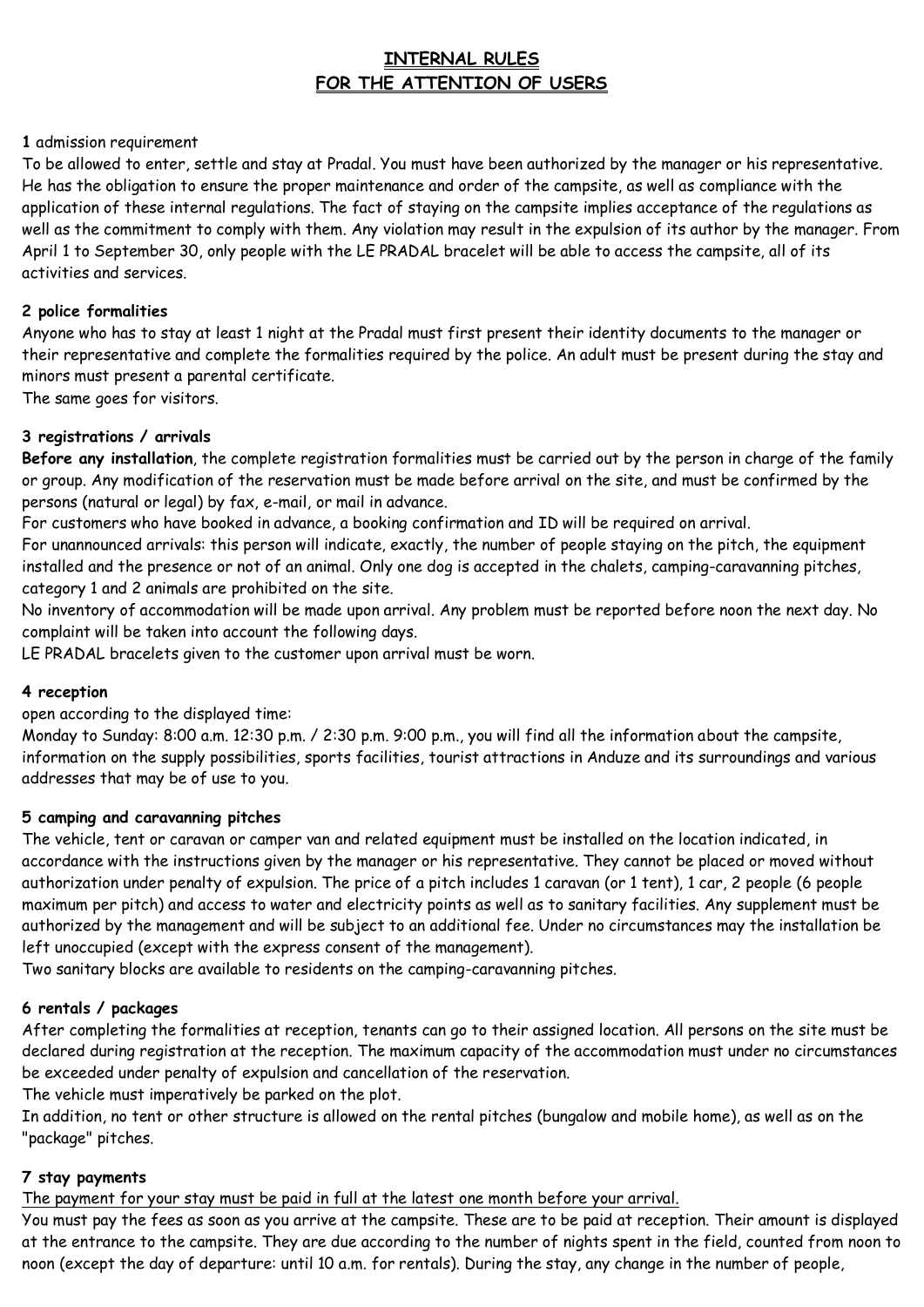animals, vehicles or equipment (on the pitch) must be signaled, otherwise the number and the highest price will be taken into consideration for each of them. Pradal users are invited to notify reception of their departure the day before. Campers intending to leave outside reception opening hours must first pay their fees. **Past noon**: an additional day will be obligatorily invoiced

## **8 guests (visitors)**

After having been authorized by the manager or his representative, visitors may be admitted to the Pradal enclosure under the responsibility of the campers who receive them. The camper can receive one or more visitors (4 people max). whether these visitors are allowed to enter the campsite after presenting themselves at reception. The swimming pool is only allowed for visitors. Visitors' vehicles must not be parked on the campsite and private access road, parking at the entrance to the campsite is available to them.

## **In addition, visitors or guests are required to comply with the campsite regulations.**

**The non-declaration by the resident camper will be considered as an offense and sanctioned accordingly.** Visitors must leave the campsite before 11 p.m. on the day of their registration.

## **9 animals**

In mobile homes, bungalows and on camping pitches, only one dog (regardless of size) will be authorized and will be subject to a fee to pay. It will be admitted only after agreement of the person in charge and on presentation of the vaccination record (up to date anti-rabies vaccine). He must be kept on a leash at all times and remain under the constant supervision of his owners. Any dog showing the slightest aggression will not be accepted. They must in no case be left alone on the ground or in the rentals, even locked up in the absence of their owners who are civilly responsible. The masters will take particular care to prevent or clean any soiling, and to collect the excrements in the enclosure of the campsite and on the access paths (toutounet bags are available at the reception and on the site). Access to sanitary facilities and to the swimming pool is absolutely forbidden for animals. category 1 and 2 dogs are prohibited on the site. A can is available at the entrance of the campsite.

#### **10 departures**

#### They must take place:

**before 11 a.m.**and be confirmed the day before at reception. The camper must, before his departure, check his accommodation, so as not to leave luggage or other objects in the structure. The LE PRADAL campsite cannot be held responsible if the camper leaves his personal belongings in the structure.

The camper is required on his departure to clean the accommodation, for the rental of fridge or barbecue must be returned clean. Otherwise, he agrees to pay the costs relating to cleaning for rentals  $\epsilon$  50 and for fridge and barbecue  $\epsilon$ 20.

After cleaning the accommodation or the site, the camper must hand over to reception the keys after the inventory carried out with the management, for the equipment lent adapter, fridge, barbecue, iron after checking the deposit will be returned to you (150 $\epsilon$ ).

For any departure outside reception opening hours, the keys or any other material can be returned for the keys in the letterbox, for the material at the entrance of the reception, the deposit will be returned to you after inventory. An inventory is to be expected before your departure. The camper must present himself at the reception 24 hours before, in order to agree the times.

#### **11 vehicles, parking, barriers**

Inside the campsite, vehicles must drive at a speed limited to 10 km / h. Traffic is prohibited between 11:00 p.m. and 7:00 a.m. in low and high season. Only vehicles belonging to campers can circulate inside the campsite. The barriers remain open from 7:00 a.m. to 11:00 p.m., the entrance gate closed from 11:00 p.m. to 7:00 a.m. outside of this schedule an outdoor car park is open. Outside these hours, the barriers will remain closed and no vehicle will be able to exit or enter, except in the event of an emergency (fire brigade, gendarmerie, ambulance service, etc.) The additional vehicle must necessarily and undeniably park on the site of the campsite. Parking the vehicle must in no case protrude onto the roadway or obstruct traffic.

#### **12 silence and noise**

There must be total silence between the end of the entertainment and 7:00 a.m. (Wednesday's entertainment ending at midnight and other entertainment at 11 p.m.). All sound equipment should be set to minimum. PRADAL campers are urged to avoid all noise, games and discussions that could disturb their neighbors.